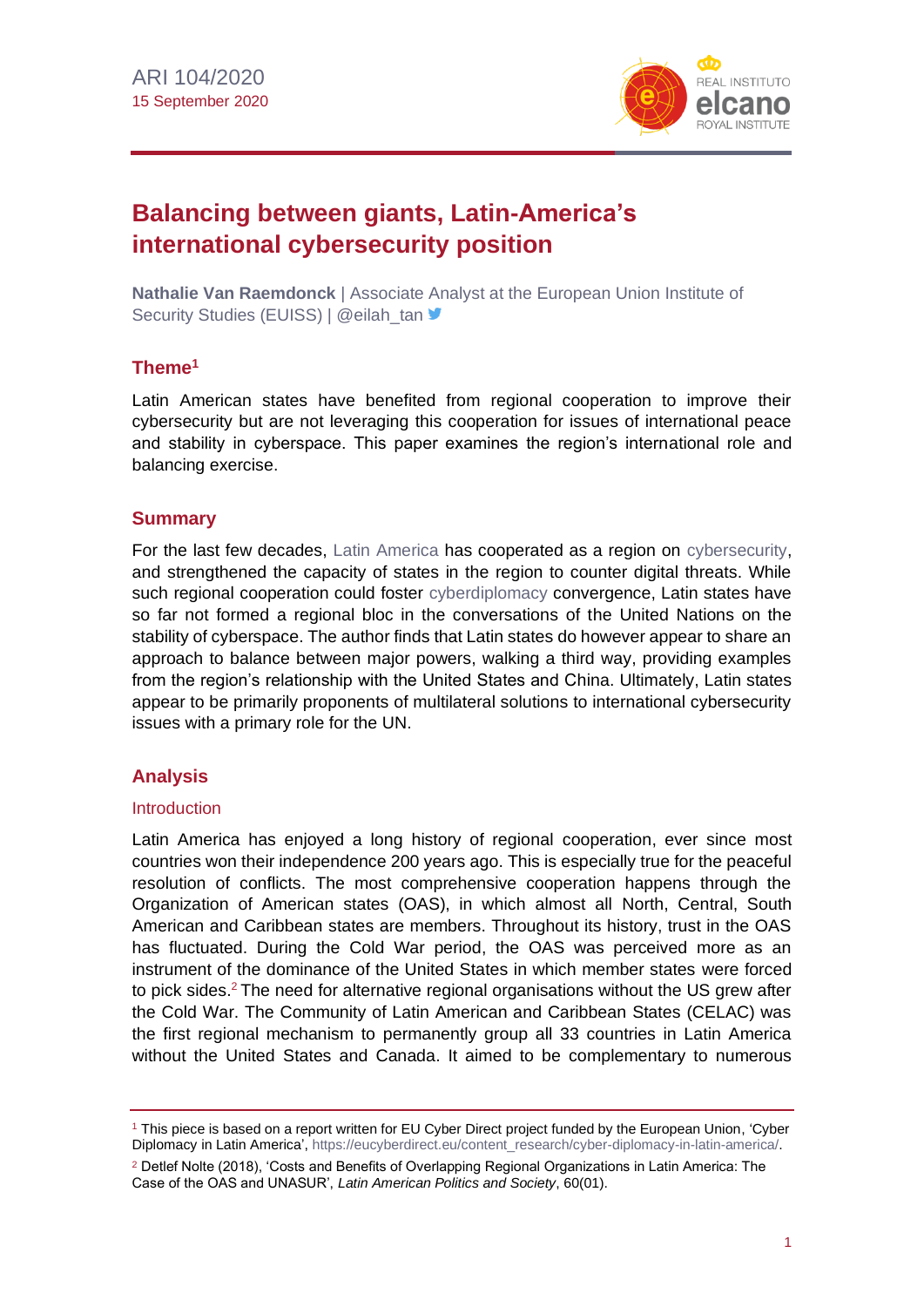ongoing sub regional projects and programmes. In the last few decades Latin American states have proclaimed the need to unite Latin America and face the challenges of globalization together. Such hopeful post-hegemonic regionalism, [described by many](https://www.scielo.br/scielo.php?script=sci_arttext&pid=S0102-85292013000200001)  [scholars,](https://www.scielo.br/scielo.php?script=sci_arttext&pid=S0102-85292013000200001) has so far not delivered on its promise to establish a transnational sovereignty in the region. Latin American cooperation remains primarily applied to topical issues, rather than transgress to a broad political level. The Latin American efforts on creating security in cyberspace are characteristic of this process.

# Regional cybersecurity

There have been several effective mechanisms in Latin America to exchange best practices and strengthen the region against digital threats, despite uneven levels of cyber development. Through the established cooperation under the OAS, Latin states already developed a regional cybersecurity strategy in 2004. Progress for the region as a whole has been slow ever since, likely due to a combination of factors – the lack of, and uneven levels of digital penetration; the low urgency for policymakers to coordinate their cybersecurity responses due to a lack of high-profile attacks; the lack of financial means to invest in digital security on a national level; a lack of expertise with policymakers and IT professionals. To overcome some of these challenges, the OAS' Inter-American Committee Against Terrorism (CICTE) created a specific ["cybersecurity programme"](https://www.sites.oas.org/cyber/en/pages/default.aspx) for the region. The programme provides technical and operational support to OAS member states. It supports states in the development and implementation of a national cybersecurity strategy and organises regional cyber crisis exercises.

As Latin America is hardly one homogenous region but more composed of several subregions, progress has also been effective in recent years in the numerous trade cooperation. The Pacific Alliance's Digital Agenda Group and the meeting of authorities on information security and privacy and technological infrastructure of the Southern Common Market (MERCOSUR) have put cybersecurity on the trade cooperation's' agendas.

# Latin America in the world

The regional progress on cybersecurity could create more unanimous positions on the international stage, even though Latin America rarely behaves like one bloc at the UN. The discussions in the OAS' cyber confidence building working group have the potential to align national interests among OAS members. While there are currently no such aspirations, they could form a regional cyber diplomacy strategy to build a secure and rights-based global cyberspace on an international level. CELAC as a cooperation mechanism also has the potential to unify positions at multilateral fora without the United States and Canada, and it provides CELAC member states with a stronger brokering position in the international field. Latin states however do not seem too intent on banding together on the international stage, and the regional cooperation mechanisms appear to have more practical/operational value than bring diplomatic convergence. Latin America might be perceived as a regional bloc as there is conformity between most countries in the region to pursue a middle ground in geopolitical debates. With the recollection of the Cold War still fresh, the motivation to avoid becoming a frontier in a trade war that might split the internet is high. So is the motivation to protect the internet from becoming the next military battleground. This is particularly important in a region where the digital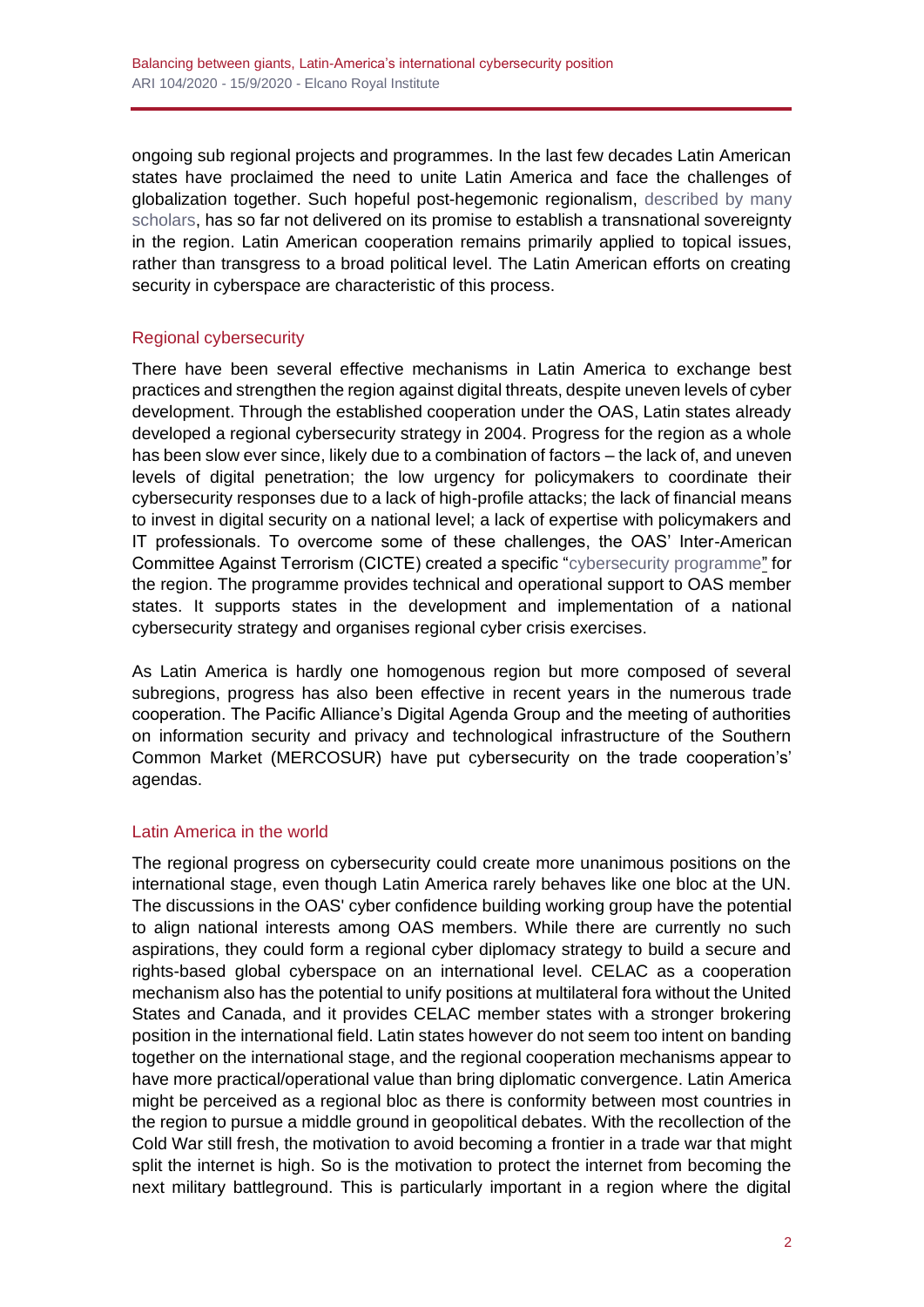revolution has started to bring socio-economic benefits. This means Latin countries are positioning themselves more in a 'third-way', independent but friendly with all major powers in the world. The relationships of Latin states with the Unites States and China are symptomatic of this balancing act.

#### A strained American marriage

Latin America has historically been intertwined with the United States, and this has been no less true for digital issues. Latin states are however changing the US' role in the region when it comes to cyberspace. First, countries on the continent are reducing their dependency on the infrastructure of the United States. The construction of a submarine cable connecting Latin America with Europe, the [EllaLink cable,](https://ec.europa.eu/digital-single-market/en/news/bella-new-digital-data-highway-between-europe-and-Latin%20America) is expected to significantly decrease their traffic dependency on the United States. States are also exploring the potential for a [Trans-Pacific internet cable,](https://chiletoday.cl/site/chile-to-build-first-fiber-optic-submarine-cable-between-south-america-and-asia/) as proposed by former Chilean President Bachelet at the 2018 CELAC-China summit. The [global surveillance](https://www.washingtonpost.com/world/the_americas/paper-reveals-nsa-ops-in-latin-america/2013/07/09/eff0cc7e-e8e3-11e2-818e-aa29e855f3ab_story.html)  [operations](https://www.washingtonpost.com/world/the_americas/paper-reveals-nsa-ops-in-latin-america/2013/07/09/eff0cc7e-e8e3-11e2-818e-aa29e855f3ab_story.html) conducted by the National Security Agency (NSA) of the United States discovered in 2013 with the Snowden revelations, awoke Latin states and their populations to the need for building secure and independent telecommunications network. This opposition to foreign surveillance was also vocalized at the United Nations in 2013. $3$  A second point of the changing relationship is the international discontent. Latin states are not falling in line with their regional partner when it comes to international discussions on cyberspace. Most Latin states voted for the establishment of the Open-Ended Working Group (OEWG) at the United Nations to discuss cooperation on stability in cyberspace. This was much to the dismay of the United States, who saw the Russiasponsored OEWG proposal as competing to its proposal for the creation of a new UN Group of Governmental Experts.<sup>4</sup>

Some Latin states, such as Brazil<sup>5</sup>, Peru<sup>6</sup> and Cuba<sup>7</sup>, have also expressed unease over the use of offensive capabilities in cyberspace and warned against the militarization of the information and communication technologies (ICT's). This perspective contrast with the ["persistent engagement" strategy](https://www.lawfareblog.com/persistent-engagement-foundation-evolution-and-evaluation-strategy) of the United States with which it seeks to operate

<sup>3</sup> United Nations General Assemblee, Statement by H.E. Dilma Rousseff, President of the Federative Republic of Brazil at the Opening of the General Debate of the 68th Session of the UNGA, 2013, [https://gadebate.un.org/sites/default/files/gastatements/68/BR\\_en.pdf.](https://gadebate.un.org/sites/default/files/gastatements/68/BR_en.pdf)

<sup>4</sup> Alex Grigsby (2018), 'The United Nations Doubles Its Workload on Cyber Norms, and Not Everyone Is Pleased', *Net Politics*, Council on Foreign Relations, 15/XI/2018, [https://www.cfr.org/blog/united-nations](https://www.cfr.org/blog/united-nations-doubles-its-workload-cyber-norms-and-not-everyone-pleased)[doubles-its-workload-cyber-norms-and-not-everyone-pleased.](https://www.cfr.org/blog/united-nations-doubles-its-workload-cyber-norms-and-not-everyone-pleased)

<sup>5</sup> Brazil's statement 'Weaponisation of ICT tools increases the unpredictability in international relations. Recognition by the UNGGE report of the applicability of international law is not a legitimisation of cyberconflict, nor would it be incompatible with the objective of preventing the breakout of cyber warfare' at the UN Open Ended Working Group 1st substantive session[, https://dig.watch/resources/2nd-meeting-first](https://dig.watch/resources/2nd-meeting-first-substantive-session-open-ended-working-group-oewg)[substantive-session-open-ended-working-group-oewg.](https://dig.watch/resources/2nd-meeting-first-substantive-session-open-ended-working-group-oewg)

<sup>&</sup>lt;sup>6</sup> Peru's statement 'Peru expressed concern that states are developing their ICT capacities towards military ends' at the UN Open Ended Working Group 1<sup>st</sup> substantive session, [https://reachingcriticalwill.org/images/documents/Disarmament](https://reachingcriticalwill.org/images/documents/Disarmament-fora/other/icts/oewg/statements/10Sept_Peru.pdf)[fora/other/icts/oewg/statements/10Sept\\_Peru.pdf.](https://reachingcriticalwill.org/images/documents/Disarmament-fora/other/icts/oewg/statements/10Sept_Peru.pdf)

 $7$  Cuba's statement 'Attempts to make cyberspace a theatre of military operations must be rejected' at the UN Open Ended Working Group 2nd<sup>st</sup> substantive session,

[https://reachingcriticalwill.org/images/documents/Disarmament](https://reachingcriticalwill.org/images/documents/Disarmament-fora/other/icts/oewg/statements/10Feb_Cuba.pdf)[fora/other/icts/oewg/statements/10Feb\\_Cuba.pdf.](https://reachingcriticalwill.org/images/documents/Disarmament-fora/other/icts/oewg/statements/10Feb_Cuba.pdf)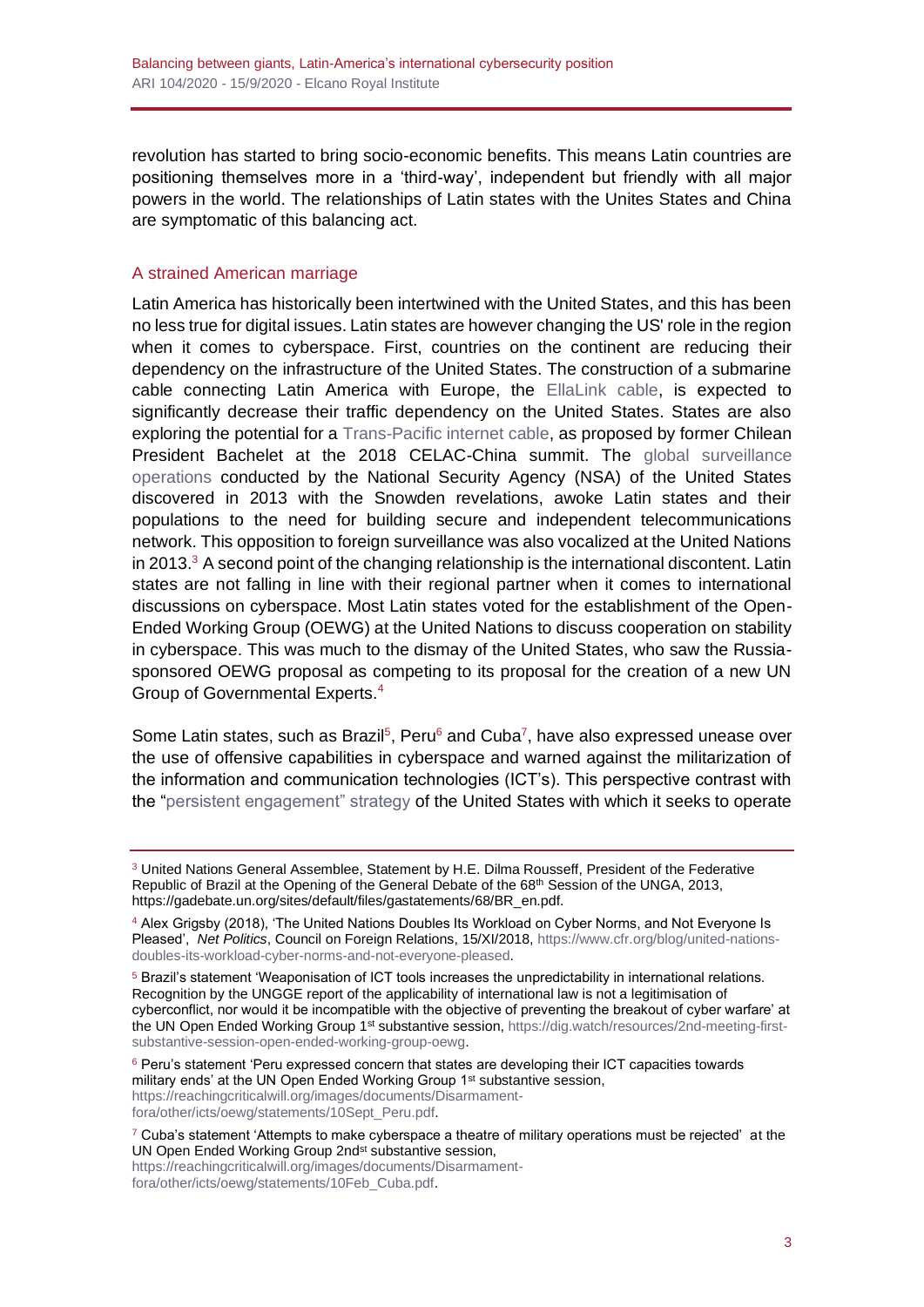militarily in cyberspace within the confines of international law. A third point of the changing relationship is the pursuit of trade cooperation with different regions. The [European Union-MERCOSUR Free Trade agreement](http://ec.europa.eu/trade/policy/in-focus/eu-mercosur-association-agreement/) was finalised in 2019 after being at a stalemate for 20 years. [The Comprehensive and Progressive Trans-Pacific](https://www.whitecase.com/publications/alert/cptpp-enters-force-what-does-it-mean-global-trade)  [Partnership \(CPTPP\)](https://www.whitecase.com/publications/alert/cptpp-enters-force-what-does-it-mean-global-trade) created one of the largest free trade zones in 2018 with 11 countries across the Pacific.<sup>8</sup> When the United States withdrew from its predecessor, the Trans-Pacific Partnership (TPP), it gave up a strategic advantage in the region against China. This point also speaks of the increasing level of disregard of the United States for the region under President Trump. For example, there was [no president of the](https://www.huffpost.com/entry/trump-cancels-peru-summit-plans_n_5accb86de4b07a3485e86adc)  [United States](https://www.huffpost.com/entry/trump-cancels-peru-summit-plans_n_5accb86de4b07a3485e86adc) present at the 8<sup>th</sup> OAS Summit of the Americas in Lima in 2018. This was a first. Ironically, and also for the first time ever, there was a [Chinese delegation present](http://www.china-embassy.org/eng/ggwjhd/t1567336.htm) at that summit. Many of the economic interests of the United States are safeguarded through bilateral free trade agreements with various Latin American countries,  $9$  but it is becoming obvious that the region is diversify its trade and exploring new partnerships, among others with China.

## The Chinese connection

China has significantly expanded its presence in Latin America since 2000. Trade has multiplied 18 times between 2000 and 2016 and China has become the region's secondlargest trading partner.<sup>10</sup> Both the MERCOSUR and Pacific Alliance trading blocs have generally welcomed China's trade and investment in Latin America. At the 2018 China-CELAC summit, China extended an invitation to countries in the region to [become part](https://thediplomat.com/2018/01/china-says-latin-america-eager-to-join-belt-and-road/)  [of its Belt and Road initiative,](https://thediplomat.com/2018/01/china-says-latin-america-eager-to-join-belt-and-road/) which several Central American and Caribbean countries appear to have accepted.<sup>11</sup> There is however risk of value distortion that comes with cooperation and trade with a partner that does not have the best track record on human rights. Some of the more developing countries, specifically in Central America, are receiving cheap electronic equipment and have accepted Chinese support for increased digitalisation. Part of that support is coming in the form of surveillance technology that is adapted to China's political system. Ecuador's new police system, for example, was [largely made by the Chinese state-controlled CEIEC and Huawei.](https://www.nytimes.com/2019/04/24/technology/ecuador-surveillance-cameras-police-government.html) Replicas are also being sold to [Bolivia and Venezuela,](https://www.nytimes.com/2019/04/24/technology/ecuador-surveillance-cameras-police-government.html) and [Argentina](https://www.reuters.com/article/us-argentina-china-zte-insight/safe-like-china-in-argentina-zte-finds-eager-buyer-for-surveillance-tech-idUSKCN1U00ZG) also seems eager to buy into Chinese surveillance technology. While Chinese expertise and loans can jumpstart ecommerce, there is unease over the increasing presence of Chinese infrastructure in the region. Civil society organisations in Latin America are worried<sup>12</sup>, especially in light of the

[https://www.atlanticcouncil.org/wp-content/uploads/2018/12/Latin America-China-Trade-and-Investment-](https://www.atlanticcouncil.org/wp-content/uploads/2018/12/Latin-America-China-Trade-and-Investment-Amid-Global-Tensions.pdf)[Amid-Global-Tensions.pdf](https://www.atlanticcouncil.org/wp-content/uploads/2018/12/Latin-America-China-Trade-and-Investment-Amid-Global-Tensions.pdf)

<sup>8</sup> Partner countries are Australia, Brunei, Japan, Malaysia, New Zealand, Singapore, Vietnam, Peru, Mexico, Chile and Canada.

<sup>9</sup> Bilaterally with Chile (2004), Peru (2009), Colombia (2012) and Panama (2012), and multilateral (2009) with the Dominican Republic Republic and the Central American states of Costa Rica, El Salvador, Guatemala and Nicaragua (Dominican Republic-Central America Free Trade Agreement (DR-CAFTA).

<sup>10</sup> Anabel Gonzalez (2018), 'Latin America-China Trade and Investment Amid Global Tensions', The Atlantic Council's Adrienne Arsht Latin America Center, December 2018,

<sup>11</sup> Juan Enrique Serrano Moreno, Diego Telias and Francisco Urdinez (2020), 'Deconstructing the Belt and Road Initiative in Latin America', *Asian Education and Development Studies*, June 2020.

<sup>12</sup> Maricarmen Sequera, Amalia Toledo and Leandro Ucciferri (2019), 'Derechos Humanos y Seguridad Digital: Una Pareja Perfecta. Aportes de la sociedad civil hacia políticas nacionales de seguridad digital (cont.)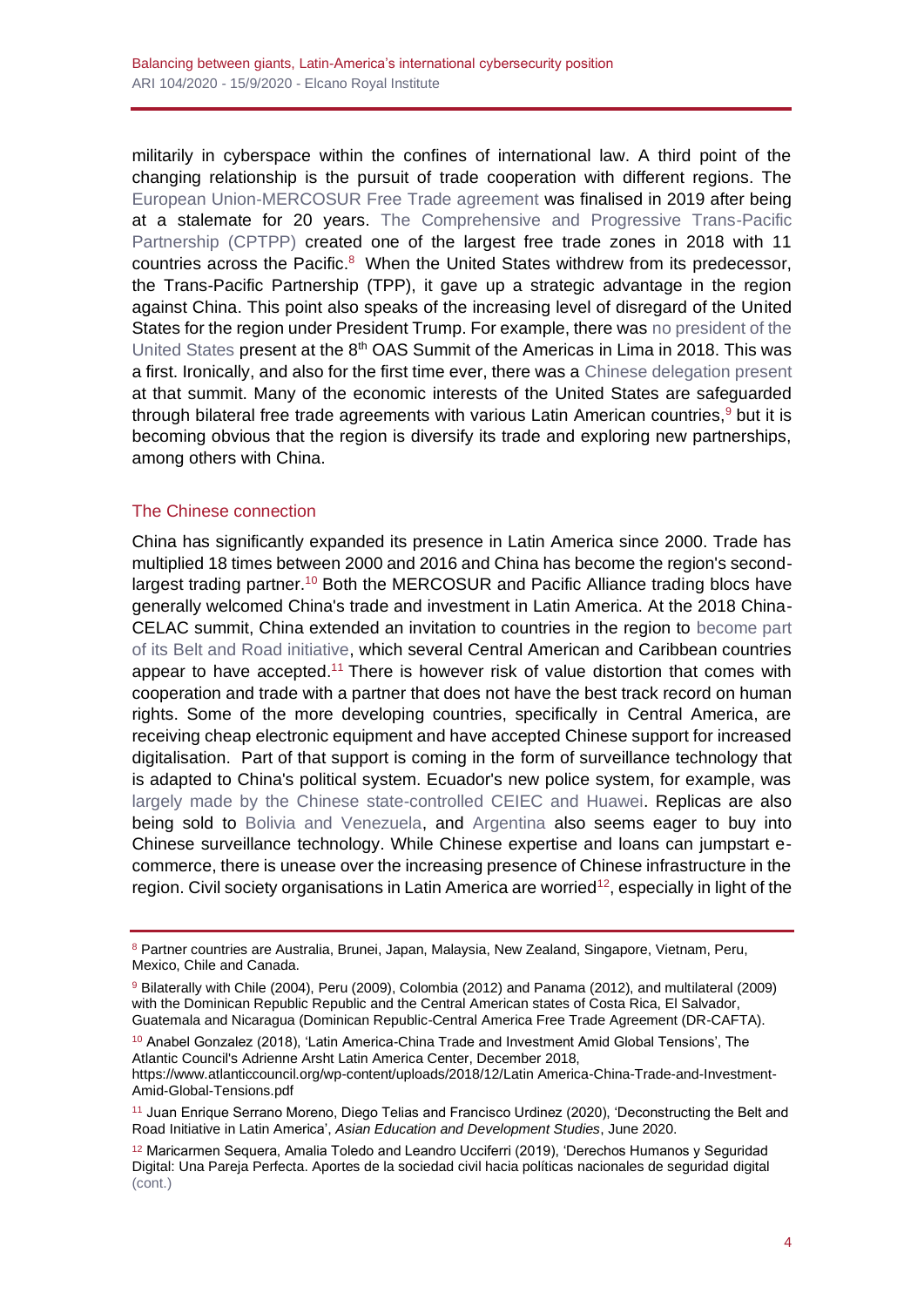recent COVID-19 pandemic. China has built digital solutions to combat the pandemics that are far from being respectful of human rights. Digital rights organisations have warned of the possible application of these tools by Latin American states.<sup>13</sup>

## A 'Third Way'?

A rapprochement with China might be worrying, but identification with liberal values still appears to prevail in the governments and active citizenship in Latin America.<sup>14</sup> There remains a commitment of the region to principles of a free, open and rule-based Internet. It is however visible how countries in the region have been in balancing act between giants in an exercise that echoes the polarized world during the Cold War. This time, Latin states seem to be more successful in avoiding exploitation and even attempting to benefit from these relationships. They are also not alone in this balancing act. The call for a 'third way' for cyberspace was loudly uttered at the 2018 launch of the Paris Call. [As French president Emmanuel Macron described it,](https://www.intgovforum.org/multilingual/content/igf-2018-speech-by-french-president-emmanuel-macron) the Paris Call sought to find support for a middle ground between an authoritarian Chinese and a Silicon Valley internet whose algorithmically biased platforms may not provide a healthy online media environment. The Paris Call reiterates the principles established over almost a decade of work by multilateral and multi-stakeholder fora.<sup>15</sup> It was endorsed and supported by Mexico, Chile, Colombia, Argentina, Peru, and Panama.<sup>16</sup>

Europe's concept of a 'third way' seems to consists of the establishment of rules for any industry engaged in the region, as is evident from the creation of the General Data Protection Regulation (GDPR), the cybersecurity Act and 5G industry regulations<sup>17</sup>, or from [imposing sanctions](https://www.consilium.europa.eu/en/press/press-releases/2020/07/30/eu-imposes-the-first-ever-sanctions-against-cyber-attacks/) against entities and individuals involved in cyber-attacks. The regulatory power of the European Union is not easy to replicate in other regions in the world, and it is also not always welcomed. The European decisions have an impact on the rest of the world but were only negotiated by the member states of the European Union. Latin-America's middle ground approach for cyberspace focuses primarily on the multilateral stage. For example, Mexico proposed the creation of a working group in the International Law Commission (ILC) at the Second Substantive Session of the OEWG.

que respeten y protejan los derechos humanos', TEDIC, Asociación por los Derechos Civiles (ADC) and Fundación Karisma, January 2019, [https://www.tedic.org/wp](https://www.tedic.org/wp-content/uploads/2018/12/InformeCiberseguridadParte1.pdf)[content/uploads/2018/12/InformeCiberseguridadParte1.pdf.](https://www.tedic.org/wp-content/uploads/2018/12/InformeCiberseguridadParte1.pdf)

<sup>13</sup> For example the Mexican Network in Defense of Digital Rights (R3D) gathered support from 11 Latin Civil Society organisations to sign its call to Latin American governments that digital technologies applied to the covid-19 pandemic respect human rights,warning for the influence of Chinese solutions, [https://r3d.mx/2020/03/20/sociedad-civil-covid-19-ddhh/.](https://r3d.mx/2020/03/20/sociedad-civil-covid-19-ddhh/)

<sup>14</sup> Andrés Serbin and Andrei Serbin Pont (2019), 'Why should the European Union have any relevance for Latin America and the Caribbean?', EU-LAC foundation, 30/IV/2019.

<sup>15</sup>Arthur P.B. Laudrin (2018), 'Avoiding A World War Web: The Paris Call for Trust and Security in Cyberspace', *Lawfare Blog*, 04/XII/2018[, https://www.lawfareblog.com/avoiding-world-war-web-paris-call](https://www.lawfareblog.com/avoiding-world-war-web-paris-call-trust-and-security-cyberspace)[trust-and-security-cyberspace.](https://www.lawfareblog.com/avoiding-world-war-web-paris-call-trust-and-security-cyberspace)

<sup>16</sup> France Ministry for Europe and Foreign Affairs, 'Paris Call of 12 November 2018 for Trust and Security in Cyberspace', 12/XI/2018, [https://www.diplomatie.gouv.fr/en/french-foreign-policy/digital](https://www.diplomatie.gouv.fr/en/french-foreign-policy/digital-diplomacy/france-and-cyber-security/article/cybersecurity-paris-call-of-12-november-2018-for-trust-and-security-in)[diplomacy/france-and-cyber-security/article/cybersecurity-paris-call-of-12-november-2018-for-trust-and](https://www.diplomatie.gouv.fr/en/french-foreign-policy/digital-diplomacy/france-and-cyber-security/article/cybersecurity-paris-call-of-12-november-2018-for-trust-and-security-in)[security-in.](https://www.diplomatie.gouv.fr/en/french-foreign-policy/digital-diplomacy/france-and-cyber-security/article/cybersecurity-paris-call-of-12-november-2018-for-trust-and-security-in)

<sup>17</sup> Annegret Bendiek and Martin Schalbruch (2019), 'Europe's Third Way in Cyberspace, What Part Does the New EU Cybersecurity Act Play?', *SWP Comment* 2019/C 52, December 2019, [https://www.swp](https://www.swp-berlin.org/10.18449/2019C52/)[berlin.org/10.18449/2019C52/.](https://www.swp-berlin.org/10.18449/2019C52/)